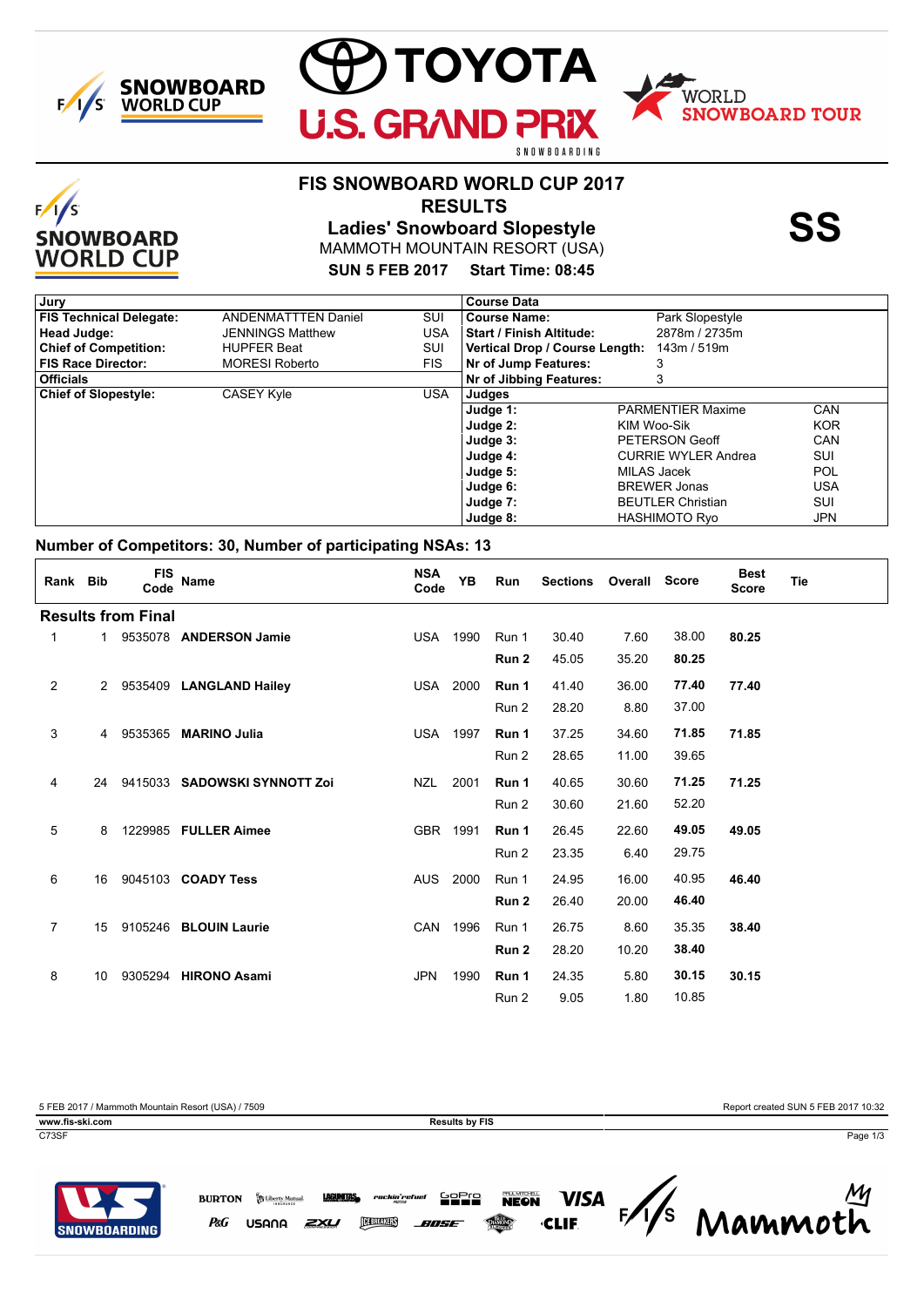





## **FIS SNOWBOARD WORLD CUP 2017 RESULTS**

**SUN 5 FEB 2017 Start Time: 08:45** MAMMOTH MOUNTAIN RESORT (USA) **Ladies' Snowboard Slopestyle SS**

**Number of Competitors: 30, Number of participating NSAs: 13**

| Rank Bib                          |    | <b>FIS</b><br>Code | Name                        | <b>NSA</b><br>Code |  | YB Run                  | J1       | J2       | J3       | J4                   | J5       |          | J6 Score Best     |       | Tie |
|-----------------------------------|----|--------------------|-----------------------------|--------------------|--|-------------------------|----------|----------|----------|----------------------|----------|----------|-------------------|-------|-----|
| <b>Results from Qualification</b> |    |                    |                             |                    |  |                         |          |          |          |                      |          |          |                   |       |     |
| 9                                 | 14 |                    | 9485265 FEDOROVA Sofya      |                    |  | RUS 1998 Run 1<br>Run 2 |          |          |          | 73<br>35             | 72<br>29 | 75<br>28 | 73.33<br>30.66    | 73.33 |     |
| 10                                | 31 | 9535291            | <b>WALKER Ty</b>            |                    |  | USA 1997 Run 1<br>Run 2 | 68<br>19 | 72<br>18 | 77<br>16 |                      |          |          | 72.33<br>17.66    | 72.33 |     |
| 11                                | 23 | 9105100            | <b>VOIGT Brooke</b>         |                    |  | CAN 1993 Run 1<br>Run 2 |          |          |          | 37<br>70             | 38<br>70 | 35       | 36.66<br>72 70.66 | 70.66 |     |
| 12                                | 22 | 1569959            | <b>PRIBOSIC Urska</b>       |                    |  | SLO 1990 Run 1<br>Run 2 | 66<br>69 | 63<br>68 | 68<br>72 |                      |          |          | 65.66<br>69.66    | 69.66 |     |
| 13                                | 5  | 9535306            | <b>JENSON Jessika</b>       |                    |  | USA 1991 Run 1<br>Run 2 | 38<br>61 | 45<br>65 | 42<br>60 |                      |          |          | 41.66<br>62.00    | 62.00 |     |
| 14                                | 28 | 9185036            | <b>SUITIALA Ella</b>        | <b>FIN</b>         |  | 1989 Run 1<br>Run 2     |          |          |          | 61<br>$\overline{7}$ | 64<br>19 | 60       | 61.66<br>17 14.33 | 61.66 |     |
| 15                                | 13 | 1159977            | <b>VOJACKOVA Katerina</b>   |                    |  | CZE 1997 Run 1<br>Run 2 | 56<br>33 | 60<br>38 | 62<br>44 |                      |          |          | 59.33<br>38.33    | 59.33 |     |
| 16                                | 17 |                    | 9205073 FLEMMING Nadja      |                    |  | GER 1995 Run 1<br>Run 2 | 48<br>41 | 50<br>52 | 54<br>51 |                      |          |          | 50.66<br>48.00    | 50.66 |     |
| 17                                | 25 | 9105243            | <b>ANDREWSHENKO Gillian</b> |                    |  | CAN 1987 Run 1<br>Run 2 | 26<br>43 | 25<br>50 | 14<br>52 |                      |          |          | 21.66<br>48.33    | 48.33 |     |
| 18                                | 32 | 9415023            | <b>GOOD Natalie</b>         |                    |  | NZL 1990 Run 1<br>Run 2 | 42<br>23 | 47<br>22 | 48<br>18 |                      |          |          | 45.66<br>21.00    | 45.66 |     |
| 19                                | 30 | 9485117            | <b>ZHUKOVA Anastasia</b>    |                    |  | RUS 1990 Run 1<br>Run 2 |          |          |          | 43<br>16             | 45<br>18 | 45       | 44.33<br>19 17.66 | 44.33 |     |
| 20                                | 12 | 9535374            | <b>HEALEY Nora</b>          |                    |  | USA 1998 Run 1<br>Run 2 | 44<br>21 | 35<br>15 | 37<br>10 |                      |          |          | 38.66<br>15.33    | 38.66 |     |
| 21                                | 6  | 9045072            | <b>RICH Jessica</b>         |                    |  | AUS 1990 Run 1<br>Run 2 |          |          |          | 36<br>40             | 35<br>39 | 33<br>30 | 34.66<br>36.33    | 36.33 |     |
| 22                                | 27 | 1389930            | <b>JUGOVAC Lea</b>          |                    |  | CRO 1994 Run 1<br>Run 2 | 30<br>9  | 30<br>8  | 28<br>2  |                      |          |          | 29.33<br>6.33     | 29.33 |     |
| 23                                | 7  | 9405027            | <b>BARNHOORN Babs</b>       |                    |  | NED 1997 Run 1<br>Run 2 |          |          |          | 29<br>13             | 25<br>18 | 25<br>17 | 26.33<br>16.00    | 26.33 |     |
| 24                                | 3  | 9535268            | <b>SHORR Karly</b>          |                    |  | USA 1994 Run 1<br>Run 2 |          |          |          | 24<br>19             | 28<br>22 | 20<br>18 | 24.00<br>19.66    | 24.00 |     |
| 25                                | 33 | 9565003            | <b>KRALJ Eva</b>            |                    |  | SLO 2000 Run 1<br>Run 2 |          |          |          | 20<br>5              | 21<br>10 | 23<br>11 | 21.33<br>8.66     | 21.33 |     |

5 FEB 2017 / Mammoth Mountain Resort (USA) / 7509 Report created SUN 5 FEB 2017 10:32 **www.fis-ski.com Results by FIS** 

C73SF Page 2/3



Mammoth **VISA BURTON S** Liberty Mutual **LAGUNTAS** rockin'r 남양일 **DEBREAKERS** P&G zxu USANA *ANSE*